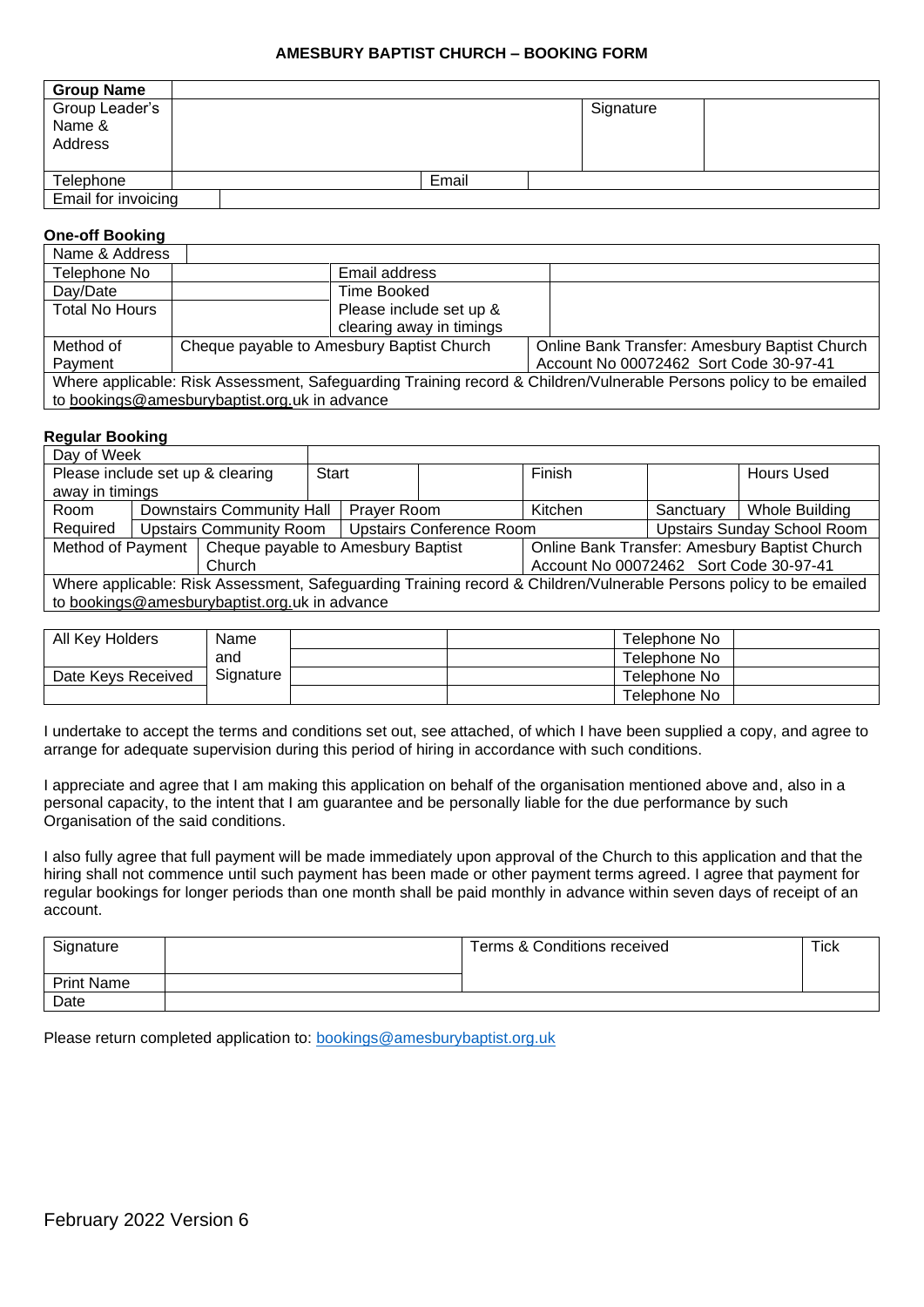#### **ROOM HIRE CONTRACT**

Please read, complete and return to **bookings@amesburybaptist.org.uk** prior to hire date.

| <b>Item</b>                                                                                          | Tick |  |  |  |
|------------------------------------------------------------------------------------------------------|------|--|--|--|
| Covid aware and will keep up to date and comply with future Government Guidance                      |      |  |  |  |
| Safeguarding policy re children & vulnerable adults                                                  |      |  |  |  |
| Email to: bookings@amesburybaptist.org.uk                                                            |      |  |  |  |
| Useful link: https://www.baptist.org.uk/Articles/509643/Model_Safeguarding_Policy.aspx               |      |  |  |  |
| General site risk assessment (including Covid measures) for group's activities                       |      |  |  |  |
| Email to: bookings@amesburybaptist.org.uk                                                            |      |  |  |  |
| Useful link: https://www.hse.gov.uk/simple-health-safety/risk/index.htm                              |      |  |  |  |
| I will ensure all used surfaces will be wiped down after use, using cleaning equipment provided. For |      |  |  |  |
| example: door handles, light switches, tables etc.                                                   |      |  |  |  |
| will keep a register of all attendees with their contact details                                     |      |  |  |  |
| have received Amesbury Baptist Church's requirements for hirers with Terms & Conditions - see        |      |  |  |  |
| pages 5-6                                                                                            |      |  |  |  |
| have received a copy of the Fire Safety Procedures – see page 4                                      |      |  |  |  |

Name Signature

Date Case Contract Contract Contract Contract Contract Contract Contract Contract Contract Contract Contract Contract Contract Contract Contract Contract Contract Contract Contract Contract Contract Contract Contract Contr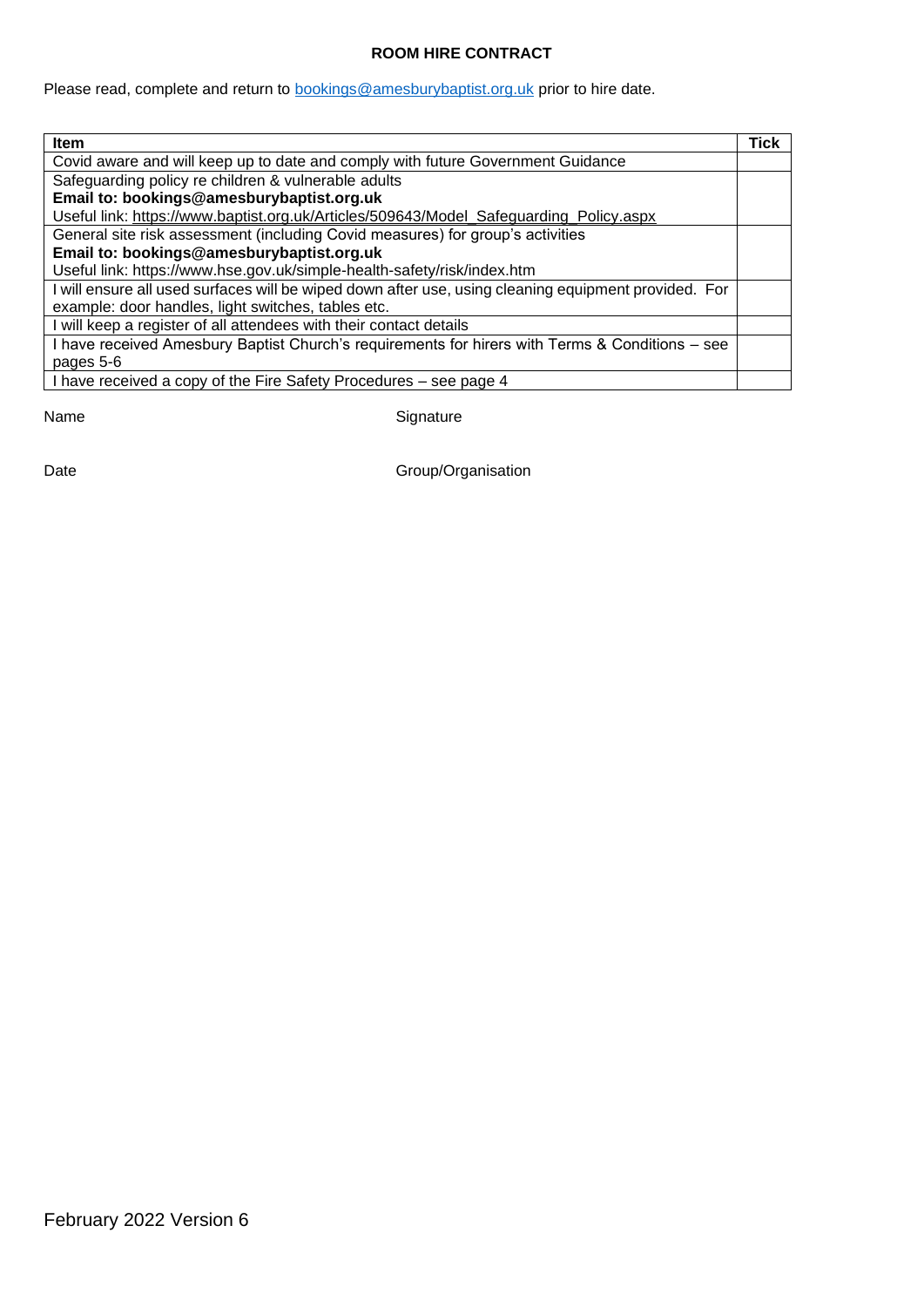#### **Covid-19: Requirements for Hirers of Amesbury Baptist Church**

A general site risk assessment (plus Covid measures) for group's activities must be completed and a copy given to ABC. Useful link https://www.hse.gov.uk/simple-health-safety/risk/index.htm

Evidence of an up-to-date Safeguarding policy (children & vulnerable adults), including anything relevant to Covid-19, must be given to ABC.

All personnel must be screened to ensure they are fit to attend. Anyone showing symptoms of Covid-19 (temperature, new/persistent cough, loss of taste /smell) or who has been in contact with someone with Covid-19 in the last 14 days, must be sent home without entering the building and advised to contact NHS 111 service.

All attending must be aware of and adhere to current Covid-19 guidelines and ensure they comply with all Covid-19 procedures at ABC. Adults are responsible, at all times, for ensuring that children follow all safety guidance.

Social distancing guidance should be followed at all times, indoors and out.

Ensure adequate ventilation in room(s).

Hand sanitiser must be used by all on entering and leaving the building, also at other times as deemed appropriate.

If anyone should become unwell during their visit, they should be isolated until they can return home and advised to quarantine and contact NHS 111 for advice.

Should anyone be confirmed as Covid-19 positive the minister and/or secretary of ABC must be informed as soon as possible. (Barry Davis 07542070956, Roy Collins 07905838650 or bookings@amesburybaptist.org.uk)

**Documentation to be emailed to [bookings@amesburybaptist.org.uk](mailto:bookings@amesburybaptist.org.uk)**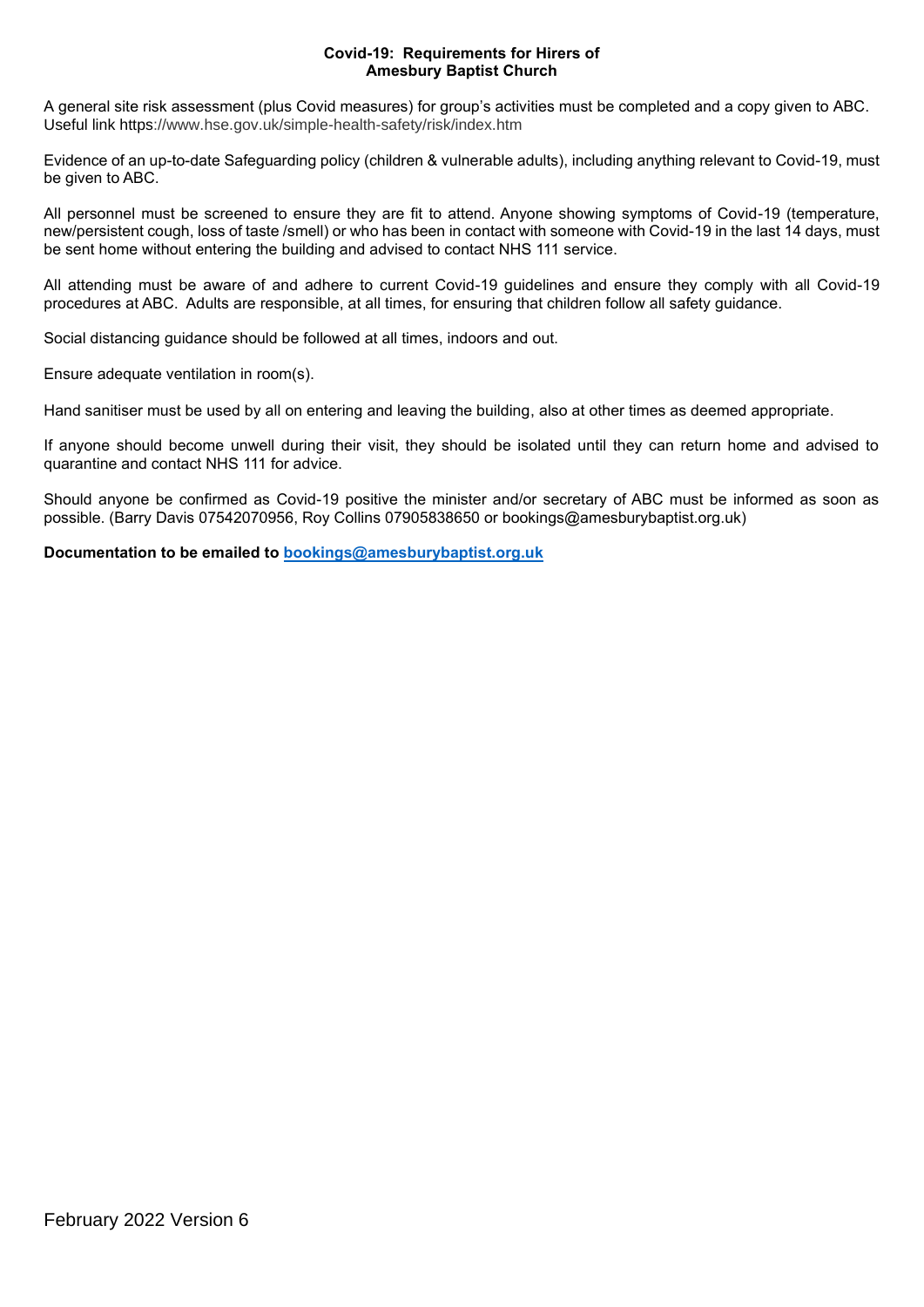#### **Amesbury Baptist Church Fire Safety**

#### **In the event of a fire, you should shout Fire! Fire! Fire! And raise the alarm**

- 1. The Responsible Person will direct all persons out into the opposite side of the carpark (near Vets)
- 2. Check the toilets and all rooms have been vacated
- 3. The Responsible Person should ring 999
- 4. Designated people to usher everybody. If in the kitchen and safe to do so, turn off gas
- 5. If you are aware of people upstairs, make them aware
- 6. Fire exits with crash bars: two in Sanctuary/Worship area & one in Downstairs Community Hall
- 7. If you have a register, check all people are out
- 8. Keep fire exits clear
- 9. No naked flames on premises (eg candles)

#### **Leaders should highlight at events where the fire exits are and remind people to go to the opposite side of the carpark (near Vets). Evacuees to congregate away from parked cars**

**The Fire Services Log should be available for the fire service on arrival, kept in church office**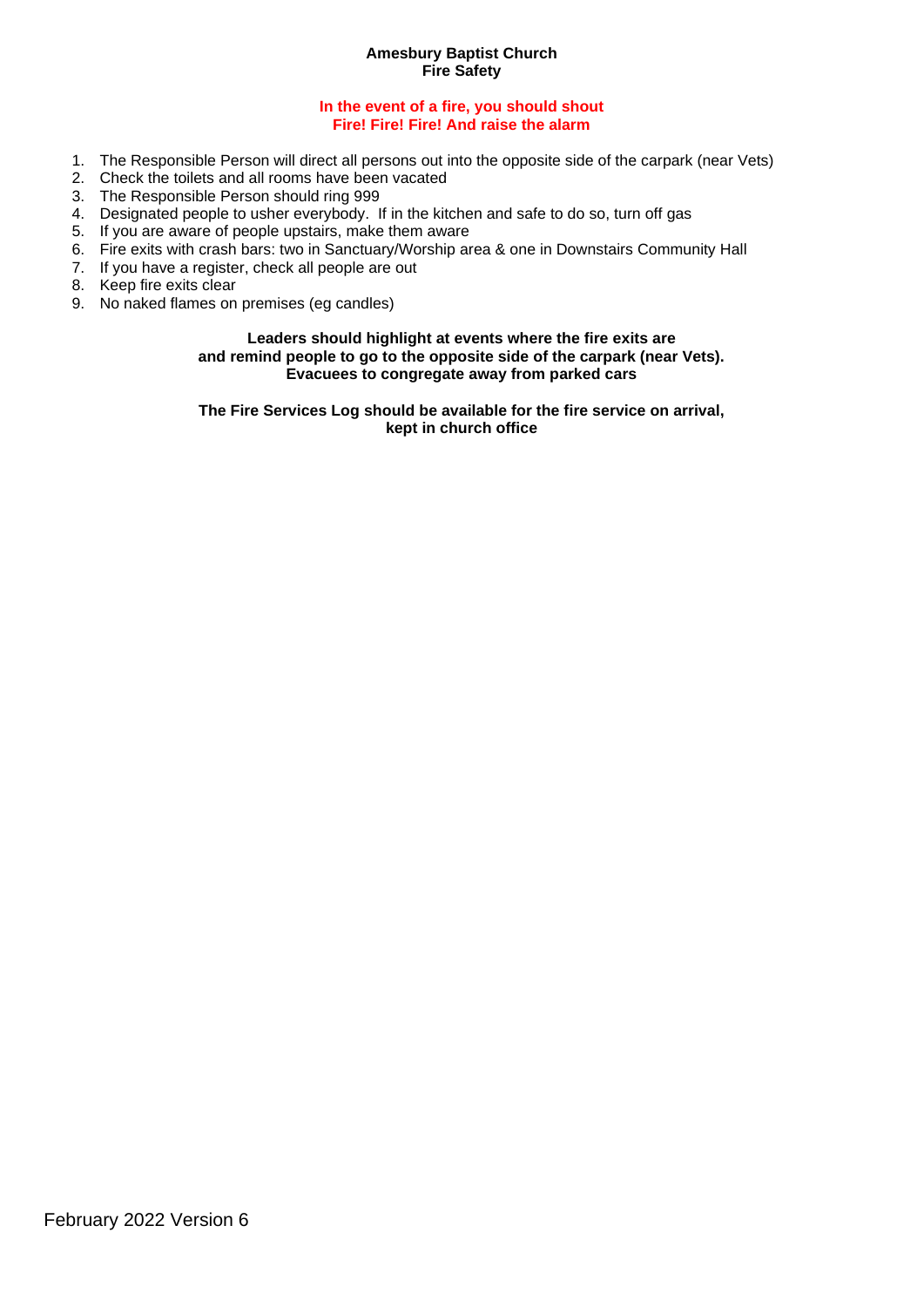## **TERMS AND CONDITIONS FOR THE HIRING OF ACCOMODATION AND FACILITIES**

- 1. The hiring relates to the exclusive use of the agreed accommodation and access thereto and to the toilets, kitchen and parking area (for vehicular parking only and for no other purpose), all which accommodation and access facilities are hereinafter referred to as "the premises". Amesbury Baptist Church shall be hereinafter referred to as "the Church".
- 2. No smoking shall be permitted nor shall any intoxicating liquor or drugs or the consumption or use thereof be allowed on the premises.
- 3. The Hirer will, during the period of the hiring, be responsible for the supervision of the premises, the fabric and contents thereof, their care, safety from damage however slight and the behaviour of all persons using the premises, including proper supervision of parking arrangements. Adequate adult supervision must be provided at all times.
- 4. Should the Hirer lose key(s) to the church, they will be required to make a contribution to lock and key replacement.
- 5. The Hirer shall not use the premises for any purpose other than that described in the Hiring Application and shall not sub-hire or use the premises or allow them to be used for any unlawful or immoral purpose or in any unlawful or immoral manner or bring to the premises anything which may endanger the same or prejudice the terms of any insurance policies in respect thereof.
- 6. The Hirer shall comply with all conditions and regulations made or imposed in respect of the premises by Government, Fire, Local or other Authorities.
- 7. The Hirer shall indemnify the Church for the cost of any repairs or loss to any part of the premises or their contents (which for the purposes of this condition shall include those parts of the church premises and their contents which are not subject to the hiring) which may occur during the period of, or as a result of, the hiring. The Hirer shall indemnify the Church, its officers and members against all actions, expenses, claims, damages, penalties and demands arising out of or in any way connected with the hiring and the use of the premises during the period thereof.
- 8. The Church may, at its discretion, require payment of a deposit at the time of payment the Hiring Fee and in that event the Church will, if the premises have been left in a clean and tidy condition and all contents have been accounted for, and within 28 days of the termination of the Hiring, repay such deposit less the cost of rectifying any damage or replacing any such loss.
- 9. The Church reserves the right to cancel the Hiring in the event of the premises being required for use as a polling station for any Parliamentary or Local Government Election or by-election in which case, the Hirer shall be entitled to a refund of any payment in regard to that Hiring.
- 10. In the event of the premises or any part thereof being rendered unfit for the use for which it has been hired, the Church shall not be liable to the Hirer for any resulting loss or damage whatsoever.
- 11. The premises must not be used as a committee room for any Candidate at an Election nor for any other political purpose.
- 12. The premises must not be used for any activities use involving gambling of any kind.
- 13. The Hirer will not permit any livestock or domestic animal to be brought on to the premises other than Assistance/Guide Dogs.
- 14. The Hirer must vacate the premises by the time stated in the Hiring Agreement. All crockery and cutlery must be washed up and put away after use for which purpose the Hirer must provide all cleaning materials. All food and rubbish are to be removed from the premises by the Hirer containers to be provided by the Hirer. The premises are to properly swept up, tables and chairs are to be returned to their storage positions and the Hirer must ensure that all toilets are clean.
- 15. The Hirer must report any damage to the premises or their contents immediately and will be responsible for payment for the cost of repairs or replacement. No notices or other items are to be pinned up or otherwise affixed to the premises.
- 16. The Church does not accept any responsibility or liability for any injury to persons using the premises or for damage to their belongings.
- 17. Equipment belonging to the Church or regular users of the premises is not available for use by others.
- 18. Storage space is very limited and regular Hirers of the premises may only store equipment by written consent.